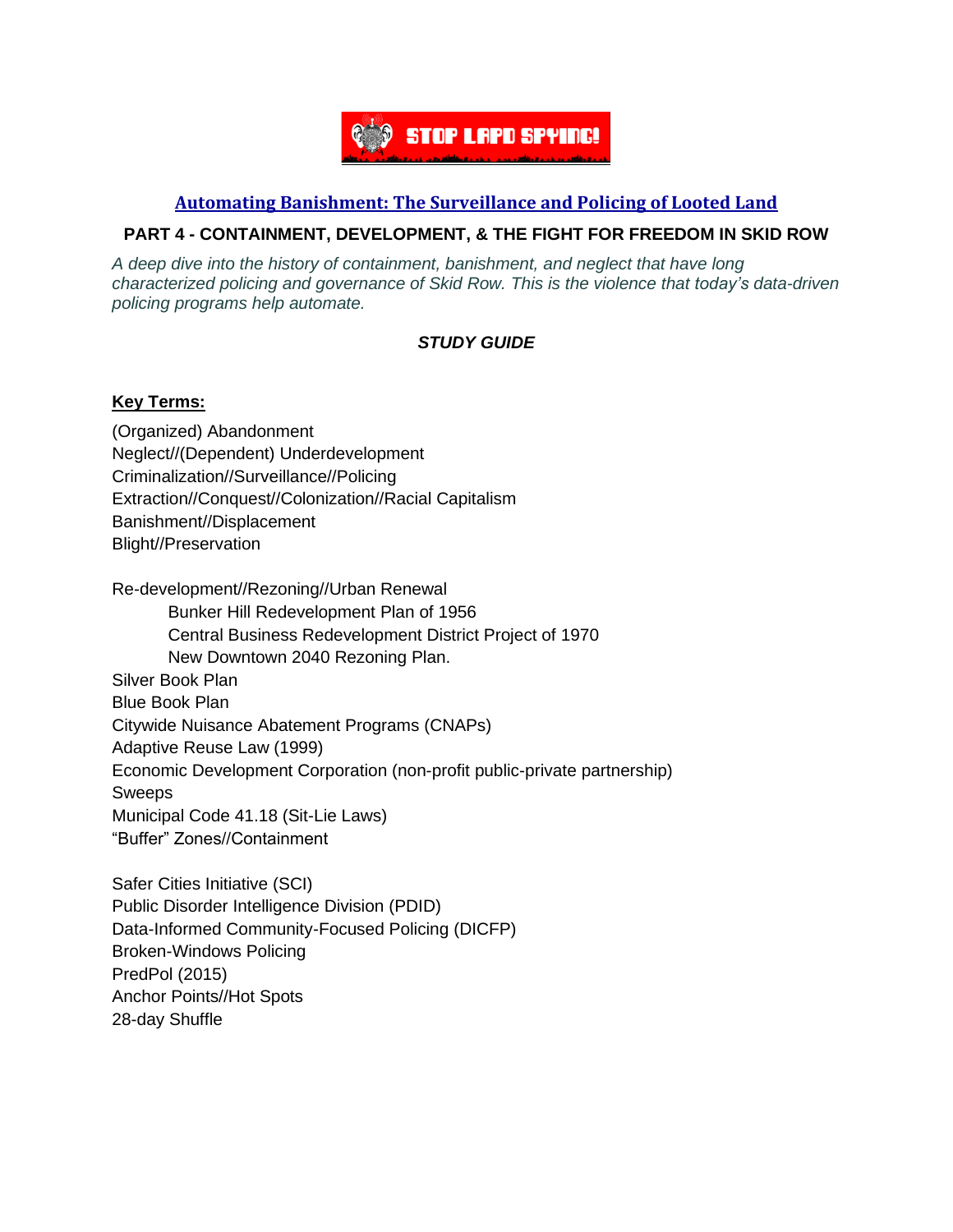# **Resources:**

Walter Rodney, How Europe Underdeveloped Africa (1972).

Kirsten Moore-Sheeley, et al., [The Making of a Crisis: A History of Homelessness in Los](https://luskincenter.history.ucla.edu/wp-content/uploads/sites/66/2021/01/LCHP-The-Making-of-A-Crisis-Report.pdf)  [Angeles,](https://luskincenter.history.ucla.edu/wp-content/uploads/sites/66/2021/01/LCHP-The-Making-of-A-Crisis-Report.pdf) UCLA Luskin Center for History and Policy (January 2021)..

Deshonay Dozier, [Contested Development: A Poor People's Movement for a Better Los](https://academicworks.cuny.edu/gc_etds/3255/)  [Angeles, 1960-2018,](https://academicworks.cuny.edu/gc_etds/3255/) PhD dissertation, Graduate Center of the City University of New York (2018).

Natalie Haddad, " [A 'People's History' of Los Angeles's Skid Row,](https://hyperallergic.com/584163/walk-the-talk-los-angeles-poverty-department/)" Hyperallergic (August 24, 2020);

International Journal of Urban and Regional Research 34.2 (2010), pp. 310-327.

L.A. Community Action Network, [Community-Based Human Rights Assessment: Skid Row's](https://cangress.files.wordpress.com/2010/12/sci-2010-report-final1.pdf)  [Safer Cities Initiative](https://cangress.files.wordpress.com/2010/12/sci-2010-report-final1.pdf) (December 2010).

PZS, " [The Secret Police of Los Angeles: Daryl Gates' Paranoid Legacy,](https://www.truthdig.com/articles/the-secret-police-of-los-angeles-daryl-gates-paranoid-legacy/)" Truthdig (April 20, 2010).

L.A. Community Action Network, [Three Years of the Safer Cities Initiative](https://cangress.wordpress.com/three-years-of-the-safer-cities-initiative/) (Sept. 2009).

Stop LAPD Spying Coalition, "[The Algorithmic Ecology"](https://stoplapdspying.medium.com/the-algorithmic-ecology-an-abolitionist-tool-for-organizing-against-algorithms-14fcbd0e64d0) (March 2, 2020).

Skidrow Neighborhood Council, " [Our 'DTLA 2040' Response"](https://skidrowneighborhoodcouncil.com/2020/03/25/our-dtla-2040-response/) (March 25, 2020).

L.A. Community Action Network, "[Skid Row 2040 –](https://change-links.org/skid-row-2040-and-today/) And Today" (April 1, 2019).

Pete White, " [41.18 Amendment: A Wolf in Wolf's Clothing,](https://cangress.org/41-18-amendment-a-wolf-in-wolfs-clothing/)" L.A. Community Action Network (July 13, 2021).

#### **Questions:**

- 1. What is the relationship between banishment and containment? Are they opposing strategies, or do they work in concert? How is policing integral to both?
- 2. What is the ideology that animates broken-windows policing, community policing, and predictive policing? How are they the same or different?
- 3. LAPD chief Daryl Gates declaredin May 1987 that Skid Row's sidewalk encampments were "intolerable" announcing that hundreds of unhoused residents had a week to get off the